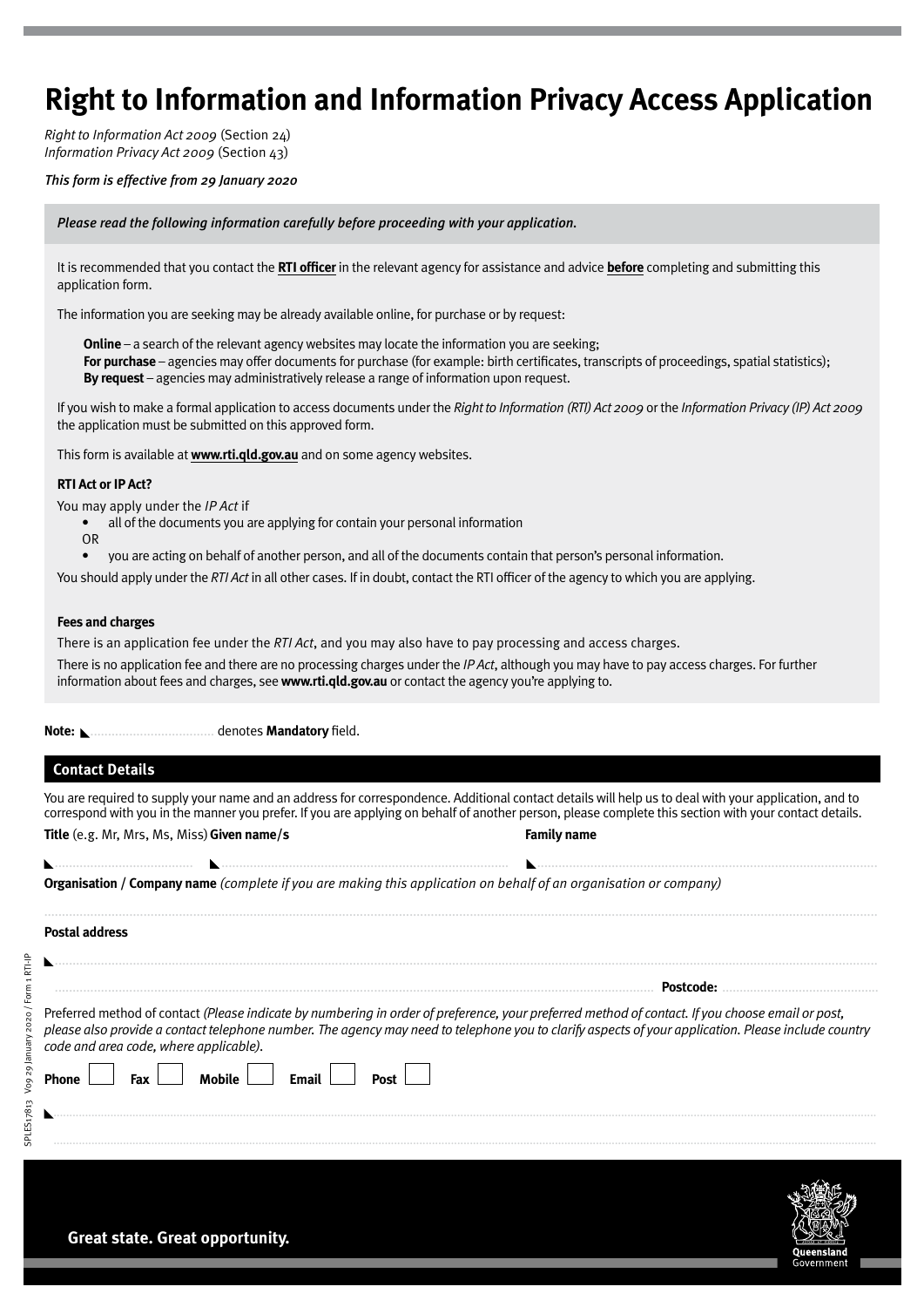*Right to Information and Information Privacy Access Application continued...page 2 of 5*

|                            | <b>Application Details</b>                                                                                                                                                                                                                               |
|----------------------------|----------------------------------------------------------------------------------------------------------------------------------------------------------------------------------------------------------------------------------------------------------|
|                            | 1. Which description most closely describes your application for access?                                                                                                                                                                                 |
| a.                         | All of the documents I'm applying for contain my personal information OR I'm seeking access on someone else's behalf, and all the<br>documents contain that person's personal information - IP application, no application fee.                          |
| b.                         | Some of the documents I'm applying for do not contain my personal information OR I'm seeking access on someone else's behalf, and<br>some of the documents do not contain that person's personal information - RTI application, application fee payable. |
| c.                         | None of the documents I'm applying for contain my personal information OR I'm seeking access on someone else's behalf, and none of<br>the documents contain that person's personal information - RTI application, application fee payable.               |
|                            | 2. Are you seeking access to information on someone's behalf?                                                                                                                                                                                            |
| No                         |                                                                                                                                                                                                                                                          |
| Yes                        | Person's family name<br>Given name/s                                                                                                                                                                                                                     |
|                            | Please attach proof of your authorisation to act on the person's behalf.<br>(for example: a client agreement if you are a solicitor or written authorisation from the person concerned).                                                                 |
|                            | 3. If you ticked 1(b) or 1(c) only: are you seeking access for the use or benefit of another person, company or body?<br>(for example, a journalist applying for a media organisation)                                                                   |
| $\mathbb{R}$ No            | Yes                                                                                                                                                                                                                                                      |
|                            | 4. If you answered yes to question (3) above, what is the name of the other person, company or body?                                                                                                                                                     |
|                            |                                                                                                                                                                                                                                                          |
|                            | 5. Which agency/s are you applying to?<br>You must complete a separate form for each agency and there is a separate fee for each RTI application.                                                                                                        |
| 6. Particular details:     | Please provide specific and detailed information about the documents you are seeking, as this will help us process your application.<br>a. The subject matter of the documents you are seeking $(e.g.$ the planning process for the Letter Z Program)    |
|                            |                                                                                                                                                                                                                                                          |
|                            |                                                                                                                                                                                                                                                          |
|                            |                                                                                                                                                                                                                                                          |
|                            |                                                                                                                                                                                                                                                          |
|                            |                                                                                                                                                                                                                                                          |
|                            |                                                                                                                                                                                                                                                          |
|                            |                                                                                                                                                                                                                                                          |
|                            |                                                                                                                                                                                                                                                          |
|                            |                                                                                                                                                                                                                                                          |
|                            |                                                                                                                                                                                                                                                          |
|                            |                                                                                                                                                                                                                                                          |
|                            |                                                                                                                                                                                                                                                          |
| © State of Queensland 2016 |                                                                                                                                                                                                                                                          |

SPLES17813 V09 29 January 2020 / Form 1 RTI-IP

SPLES17813 Vog 29 January 2020 / Form 1 RTI-IP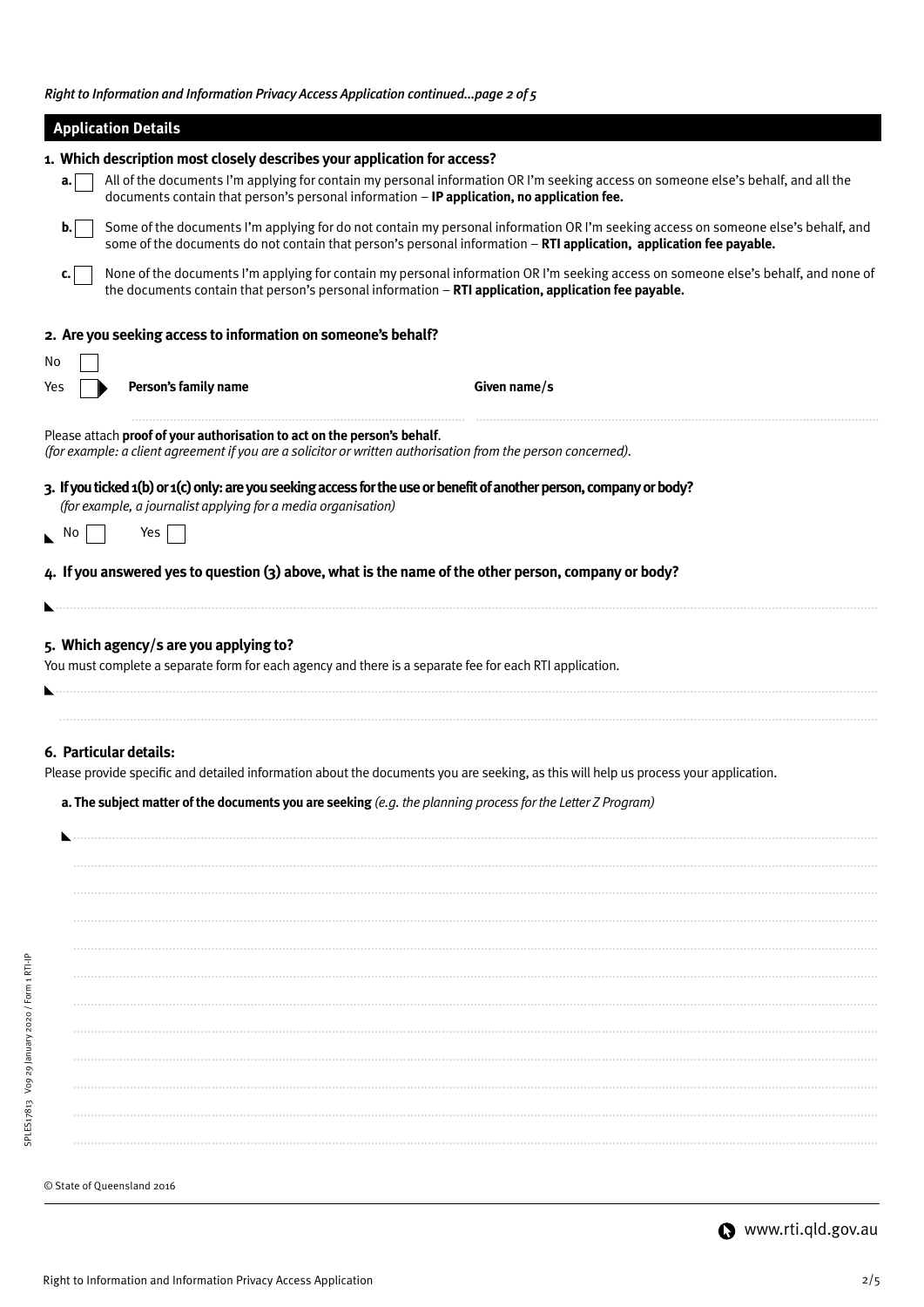|  | Right to Information and Information Privacy Access Application continuedpage 3 of 5 |  |  |
|--|--------------------------------------------------------------------------------------|--|--|
|  |                                                                                      |  |  |

| <b>b. The type of documents</b> (e.g. internal memos, emails)                                                                                                                                                                                                                                                                     |
|-----------------------------------------------------------------------------------------------------------------------------------------------------------------------------------------------------------------------------------------------------------------------------------------------------------------------------------|
| c. The time period / date range you would like us to search within (e.g. September 2011 - June 2012)                                                                                                                                                                                                                              |
| d. Relevant document reference numbers (if known)                                                                                                                                                                                                                                                                                 |
| <b>e. Where you think the documents may be located</b> (e.g. facility, business area, unit, person)                                                                                                                                                                                                                               |
| f. Any other details you believe will assist us in dealing with your application Note: Include additional information that the agency requires in the<br>space provided or as an attachment to your application (e.g. date of birth will assist in locating relevant files to distinguish you from someone with<br>the same name) |
| 7. Preferred access type (tick one):<br>Note: Your preferred access type may not be available. If you choose to access documents by email, CD, DVD or inspection, there will be no charge for this                                                                                                                                |
| access.<br>Photocopy of document/s (charges may apply) $\vert$<br>Document/s sent to me by email<br>Inspect document/s<br>Copy of the document/s on DVD<br>Copy of the document/s on CD                                                                                                                                           |

**Note:** *Information that is released following an application under the RTI Act, and is not the applicant's personal information, may be published in an online disclosure log. See privacy notice.*

## **8. Evidence of identity**

If you are seeking access to documents that contain personal information either in relation to you or on behalf of another person, you must provide evidence of your identity with this application or within 10 business days of making this application in order for your application to be processed. If you are seeking documents on someone's behalf, both parties must provide evidence of their identities. (If you are not seeking any personal information, you are not required to provide evidence of your identity.)

#### **Applying:**

 $\sqrt{2}$ 

**by post —** attach a **certified copy** of your identification document to this application form.

**in person —** produce the original identification document for the RTI officer to sight.

**by email or fax —** post or present a **certified copy** of the identification document to the relevant agency to which you are applying for information. *(A certified copy is considered valid if it is witnessed by a lawyer or notary public, a commissioner for declarations or a justice of the peace or in the case of a prisoner, a corrective services officer. 'refer note below')*

**Note:** *Documents that provide sufficient evidence of identity include:*

- Current driver's licence
- Identifying page of current passport
- Birth certificate
- Copy of a prisoner's identity card certified by a corrective services officer
- Statutory declaration of an individual who has known the applicant for at least one year *(A declaration template can be downloaded at www.court.qld.gov.au/forms).*

© State of Queensland 2016

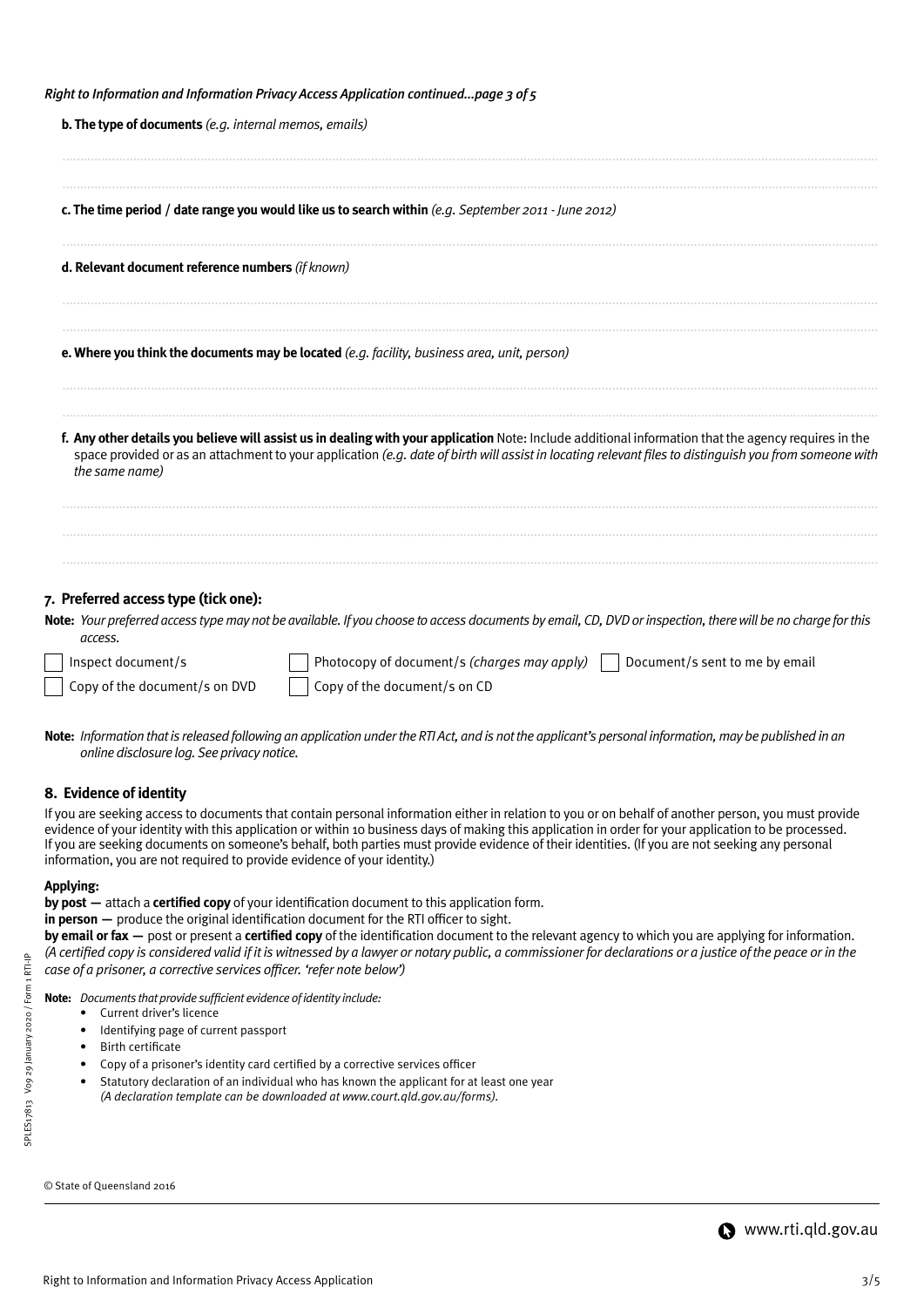#### *Right to Information and Information Privacy Access Application continued...page 4 of 5*

## **9. Financial hardship**

**Concession card holders -** Application for financial hardship must be made in writing to the relevant agency. If you hold a valid concession card, and you are seeking a waiver of processing and access charges, you must show RTI officer your card (or attach a copy of the card to your application). **Note:** *Not all concession cards are accepted. Please contact the RTI officer to be sure your card qualifies.*

**Non-Profit organisations -** If you have **financial hardship status**, you must provide the RTI officer with a copy of the notice from the Office of the Information Commissioner showing that financial hardship status has been granted.

**Note:** *If you are a non-profit organisation and have sought financial hardship status under the RTI Act, do not submit this application until you have advice from the Office of the Information Commissioner about whether financial hardship status has been granted. If financial hardship status is granted, this status will remain current for one year from the date of the Information Commissioner's decision, unless there is a substantial improvement in your organisation's financial circumstances.*

## **10. Payment of application fee**

Please confirm with the agency you're applying to how you should pay your application fee.

## **Declaration**

**Privacy Notice:** The information you provide on this form will be used by the agency you have applied to, to deal with your application as set out in the *Right to Information Act 2009* or the *Information Privacy Act 2009*.

If you have applied under the RTI Act to a department or Minister only: Once the department or Minister receives your valid application, the date you applied and what you are applying for will be published online in their disclosure log. If the department or Minister gives you access to a document, and if the document contains no personal information about you, the document will be published online in the department or Minister's disclosure log, along with your name and, if another person, company or body will use or benefit from the documents sought, the name of that person, entity or body. The department or Minister may remove some information from the document before it is published –for example, information that may be defamatory.

If you have applied to an agency other than a department or Minister, documents which do not include your personal information may be published on a disclosure log.

I declare that:

- The information provided in this form is complete and correct
- I have read the privacy notice
- Where applicable, I have attached documents required for the purpose of this application
- *(e.g. evidence of identity, authorisation to act on another person's behalf, evidence of financial hardship status)*
- If I cannot attach any required copies of documents, I will provide them to the agency within **10 business days** of making this application
- I have included any relevant application fee/s *(fees are based on the type of application, see section 1)*

I understand that it is an offence to give misleading information about my identity, and that doing so may result in a decision to refuse to process my application.

Signature Date

............................................................................. .......... / .........../............

© State of Queensland 2016